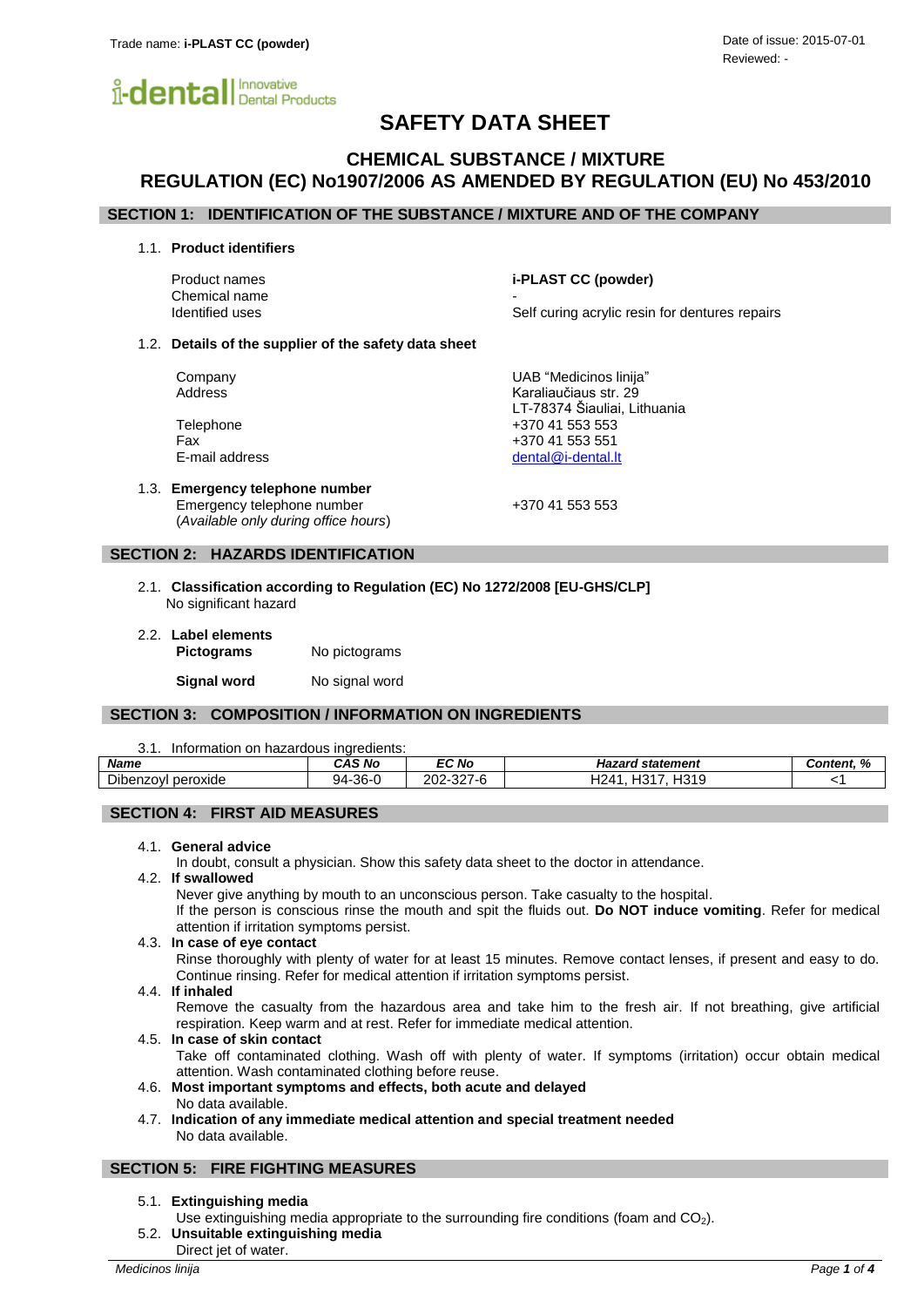- 5.3. **Advice for fire fighters**
	- Standard procedure for chemical fires.
- 5.4. **Special hazards arising from the substance or mixture** No data available.

## **SECTION 6: ACCIDENTAL RELEASE MEASURES**

- 6.1. **Personal precautions, protective equipment and emergency procedures** Use personal protective equipment. Ensure adequate ventilation.
- 6.2. **Environmental precautions** Do not let product enter drains.
- 6.3. **Methods and materials for containment and cleaning up** Use personal protective equipment when cleaning. Sweep up, transfer to suitable, labelled container for disposal and dispose. Clean spillage area thoroughly with plenty of water.
- 6.4. **Reference to other sections** For disposal see section 13.

#### **SECTION 7: HANDLING AND STORAGE**

#### 7.1. **Precautions for safe handling**

Avoid contact with eyes and skin. Use personal protective equipment. Keep tightly closed. Keep away from food, drinks and animal feed. Do not eat, drink or smoke when using this product.

- 7.2. **Conditions for safe storage, including any incompatibilities** Keep in cool, well ventilated place. Keep away from heat and direct sunlight. Storage temperature: Preferably not exceeding 25°C.
- 7.3. **Specific end uses** Dental use only.

## **SECTION 8: EXPOSURE CONTROLS / PERSONAL PROTECTION**

#### 8.1. **Exposure limit values**

| <b>Substance</b>            | CAS No. | TWA 8 hr             |
|-----------------------------|---------|----------------------|
| Dibenzoyl peroxide          | 94-36-0 | 5 mg/m <sup>3</sup>  |
| Dust (total inhalable dust) |         | 10 mg/m <sup>3</sup> |
| (respirable dust)           |         |                      |

#### 8.2. **Exposure controls**

Provide adequate ventilation. Storage properly (p.7). Preventive medical check-ups should be arranged.

#### 8.3. **Appropriate engineering controls**

Handle in accordance with good industrial hygiene and safety practice. Wash hands before breaks and at the end of workday.

#### 8.4. **Personal protective equipment**

#### 8.4.1. **Eye/face protection**

Wear eye / face protection equipment. Safety glasses with side-shields, conforming to EN 166.

#### 8.4.2. **Hand protection**

Handle with gloves. Gloves must be inspected prior to use. Use proper glove removal technique (without touching glove's outer surface) to avoid skin contact with this product. Dispose of contaminated gloves after use in accordance with applicable laws and good laboratory practices. Wash and dry hands. For the permanent contact in work areas without heightened risk of injury (e.g. laboratory) gloves made of the following material are suitable: Polyvinyl alcohol or latex gloves. Warning: PVA is soluble in water! The selected protective gloves have to satisfy the specifications of EU Directive 89/686/EEC and the standard EN 374 derived from it.

#### 8.4.3. **Skin protection**

Keep working clothes separately. Take off contaminated clothing immediately. The type of protective equipment must be selected according to the concentration and amount of the dangerous substance at the specific workplace.

#### 8.4.4. **Respiratory protection**

Not necessary with efficient local exhaust. If exposition to vapours is possible, use breathing protective mask (filter P-S pr FFP-S).

## **SECTION 9: PHYSICAL AND CHEMICAL PROPERTIES**

|  | 9.1. General information |  |  |
|--|--------------------------|--|--|
|--|--------------------------|--|--|

Appearance **powder** Odour faint ester like Colour pink 9.2. **Important health, safety and environment information**  Melting point  $>240^{\circ}$ C decomposition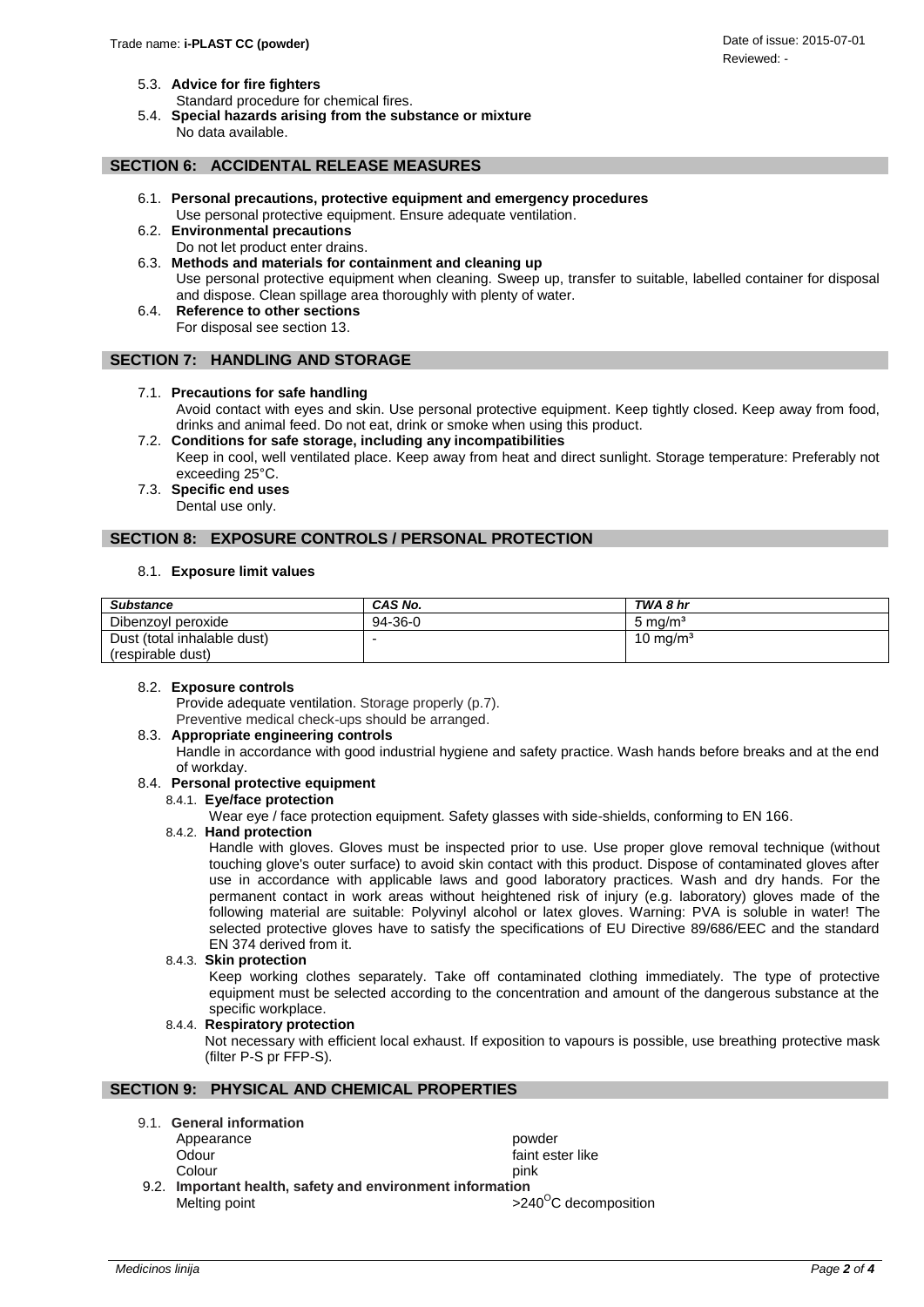## **SECTION 10: STABILITY AND REACTIVITY**

- 10.1.**Stability**
	- Stable under normal conditions
- 10.2. **Conditions to avoid**
	- Protect from heat and direct sunlight.
- 10.3. **Materials to avoid** No data available.
- 10.4. **Hazard decomposition products** Methyl methacrylate, carbon monoxide, carbon dioxide.
- 

## **SECTION 11: TOXICOLOGICAL INFORMATION**

## 11.1.**Possible dangerous to health effects**

No data available regarding specific product. Methyl methacrylate is in essential non-toxic, when absorbed into the body by any route. However for some few individuals it is a powerful skin sensitizer. Apart from this skin allergy, human cases of ill health caused by the product are of a low probability.

- 11.2. **Germ cell mutagenicity**
- No data available.

## 11.3. **Carcinogenicity**

IARC: No components of this product present at levels greater than or equal to 0.1% is identified as probable, possible or confirmed human carcinogen by IARC.

- 11.4. **Reproductive toxicity**
- No data available.
- 11.5. **Specific target organ toxicity - single exposure**

**Inhalation**: Unlikely to be hazardous by inhalation. **Skin contact:** Unlikely to cause skin irritation. **Eye contact**: Dust may cause irritation **Ingestion**: Low oral toxicity.

- 11.6. **Specific target organ toxicity - repeated exposure**
- No data available. 11.7. **Aspiration hazard**
	- No data available.
- 11.8. **Additional Information**

None of effects are likely to occur in humans, provided exposure is maintained at or below occupational exposure limit.

11.9. **Toxicity data** Benzoyl peroxide: Acute oral rat: LD50 = > 5000 mg/kg. Methyl methacrylate: Acute oral rat: LD50 = 7872 mg/kg.

## **SECTION 12: ECOLOGICAL INFORMATION**

- 
- 12.2. Mobility **No. 2.2.** Mobility **No. 2.2.** Modata available
- 12.3. Persistence and degradability No data available
- 12.4. **Bio accumulative potential** No data available
- 12.5.**Results of PBT and vPvB assessment** No data available
- 12.6. Other adverse effects and a state of the No data available

**SECTION 13: DISPOSAL CONSIDERATIONS**

## 13.1. **Waste treatment methods**

Disposal should be in accordance with local, state or national legislation. Offer surplus and non-recyclable solutions to a licensed disposal company. Contaminated packaging dispose of as unused product. Do not remove the information from package.

## **SECTION 14: TRANSPORT INFORMATION**

14.1. The product is not classified as dangerous for carriage

## **SECTION 15: REGULATORY INFORMATION**

- 15.1. This safety datasheet complies with the requirements of Regulation (EC) No 1907/2006 as amended by Regulation (EU) No 453/2010.
- 15.2. Other Regulations: EINECS: Components of mixture are on the European Inventory of Existing Commercial Chemical Substances.
- 15.3. This safety data sheet information is not a professional risk assessment.
- 15.4.**Safety, health and environmental regulations/legislation specific for the substance or mixture** No data available.
- 15.5. **Chemical Safety Assessment** No data available.
- 15.6. **Health, safety and environmental information**

12.1. **Ecotoxicity 12.1. Ecotoxicity 12.1. Ecotoxicity 12.1. Ecotoxicity 12.1. Exercise 2.1. No data available regarding specific product**